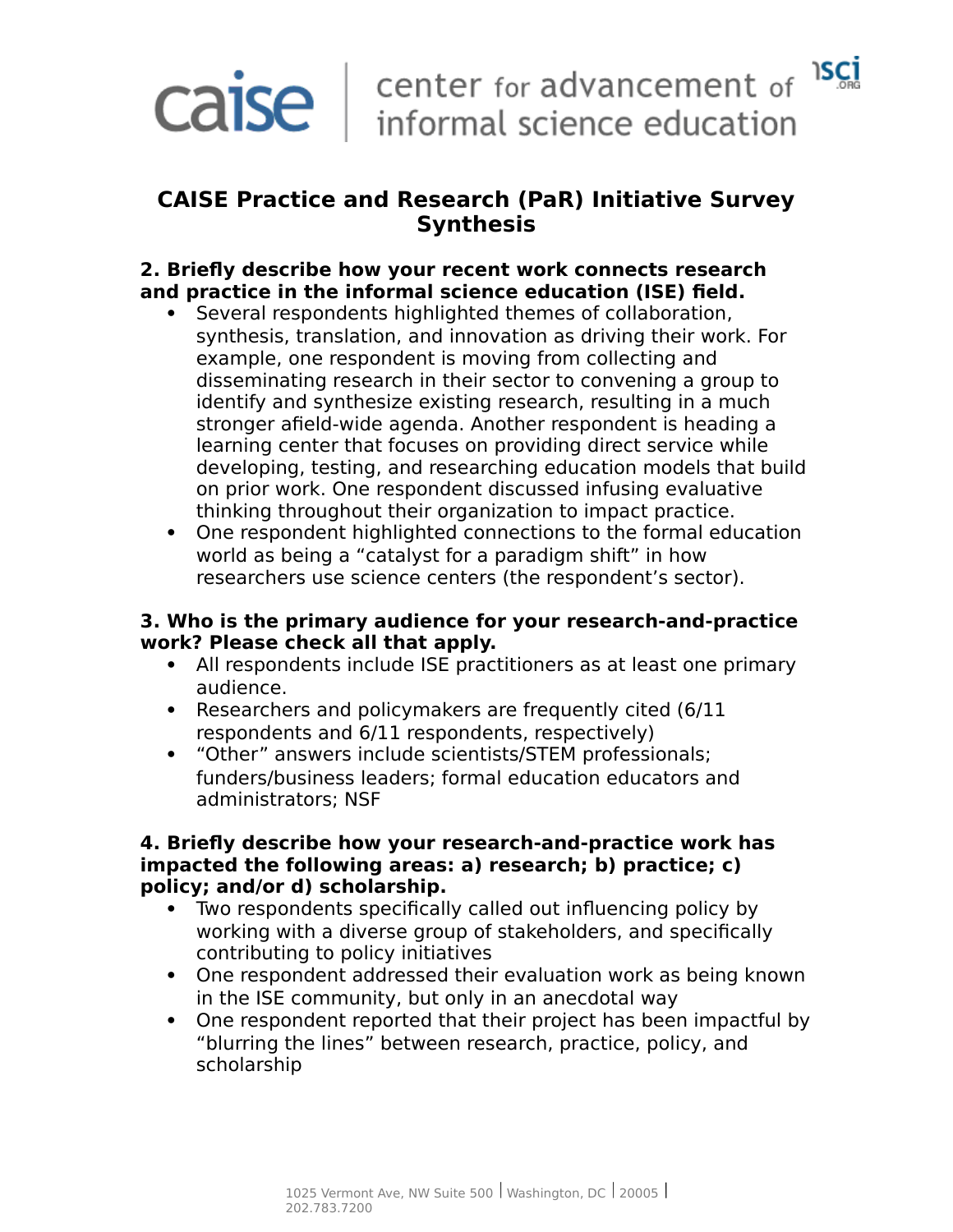#### **ISCİ** center for advancement of  $\mathsf{I}\mathsf{S}\mathsf{e}$ informal science education

- One respondent highlighted their use of "social marketing research"
- Two respondents did not have specific answers because they are in the point of collecting data (one knows that their product is used in very diverse ways)
- One respondent saw their work as impacting practice at their institution through "blurring the lines" of evaluation and research, which also impacted the field; they also highlighted collaboration with a local university as impacting scholarship

**5. Briefly describe any lessons that you have learned about the connections between research and practice that might be of interest to other ISE researchers or practitioners. In your response, please cite any anticipated findings, surprises, and/or challenges/barriers that have informed these lessons.**

- One respondent reported that getting a diverse group of stakeholders together provided "a very interesting and productive dynamic"; a challenge for this respondent was "striking the right balance between type of research, breadth and depth, and being unique while contributing to the larger field."
- One respondent highlighted collaboration with formal education teachers and administrators beyond in-person visits to science museums
- One responded detailed numerous impacts in implications for practice, including understanding inquiry, understanding specific content, motivation [of learners], and the impact of materials in the classroom.
- One respondent noted that translating research into "language/themes" for practitioners and policymakers was a challenge, particularly when deeper reflection is the goal. They stressed that there is a demand from practitioners to not have to reinvent the wheel for each new project by building on prior work, and a need for academic credibility that will attract funding and policy. Similarly, two other respondents mentioned the need for an easier way for practitioners to access pertinent research which includes putting it into context and providing enough time/space for productive exchanges, as well as more "concrete examples"
- One respondent said that a success has been having their researchers and evaluators advocate on their behalf with funders. They also stressed having the data support future work.
- Highlighting a practitioner point of view, one respondent mentioned that they sometimes have to implement summative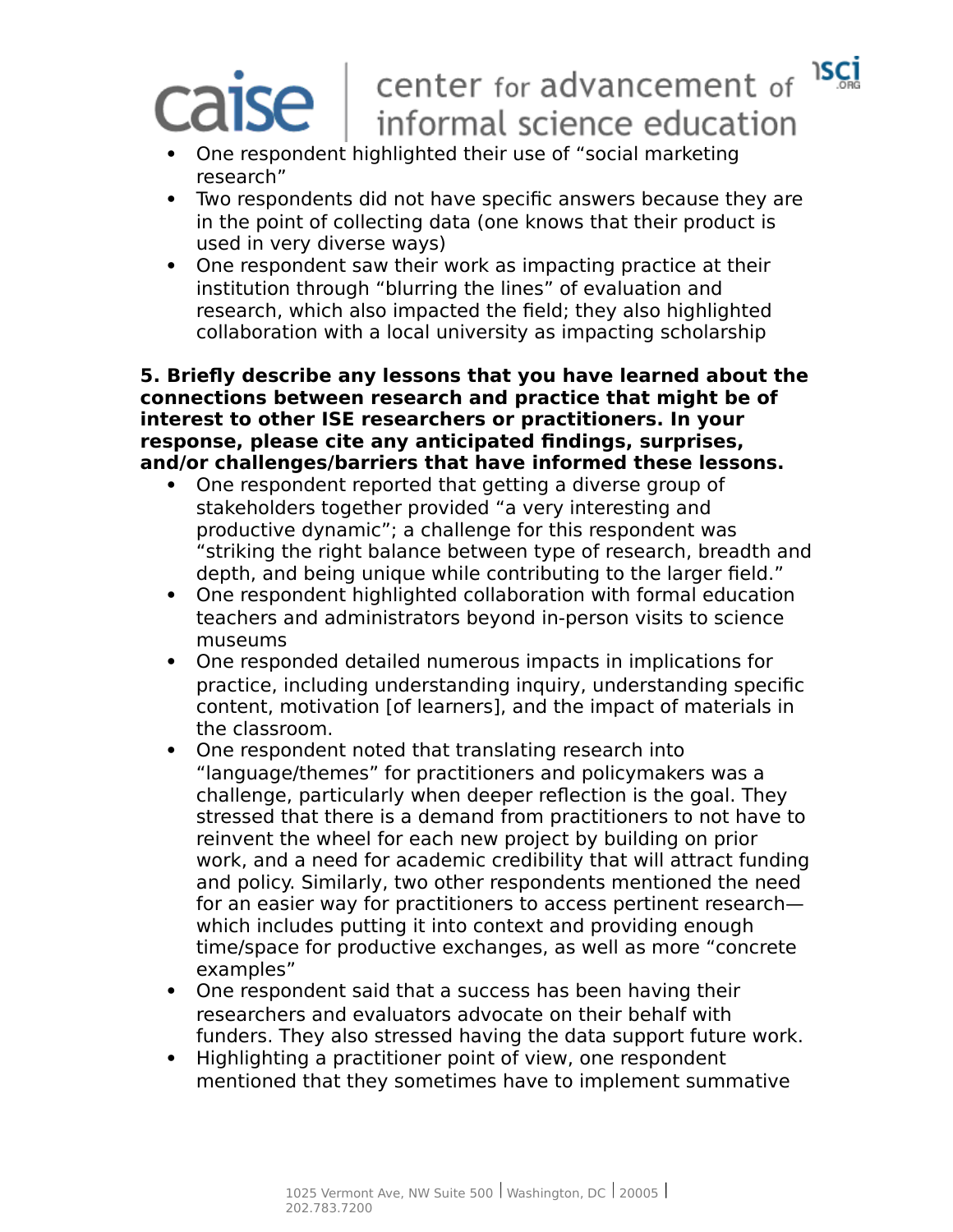#### **ISCI** center for advancement of **ISE** informal science education

evaluations prematurely due to "contract deadlines and demands for results," which can inhibit the research process

 One respondent stressed that linking research, practice, policy, and scholarship within an organization is a challenge that is rooted in changing the organizational culture of individual institutions.

#### **6. Please respond to the following questions with information about a project or initiative that BEST represents your recent work on research-and-practice in the ISE field. What is the name of the research-and-practice project or initiative?**

 All respondents responded with one specific project, with one emphasizing that their work is cumulative in nature

## **7.** I**s this project or initiative completed or still in progress?**

 All but one respondents reported that their project or initiative was "in progress"; that respondent had multiple projects highlighted, of which two were in progress and two were completed

## **8. Briefly describe the most significant accomplishment to date for this project or initiative.**

- Five respondents answered this question with one or more quantifiable products, including a conference; two websites; a new position for a researcher/evaluator; number of school districts and number of students served; products created and evaluated; and receiving a large gift to support the inclusion of research into the implementation of practice
- One respondent highlighted anecdotal evidence that their project has been well-received by their colleagues across the country and that it has been used as both a resource and a model
- One respondent offered that the evaluation of their project demonstrated that their sector (media) was an effective way to communicate STEM content, which has implications for additional research that could be done in this area

#### **9. What do you think are one or two of the most exciting or promising developments in the last three years in researchand-practice in the ISE field?**

 Two respondents highlighted online resources (such as informalscinece.org) as promising developments in disseminating and communicating progress in the area of research-practice (specifically, one respondent was intrigued by the integration of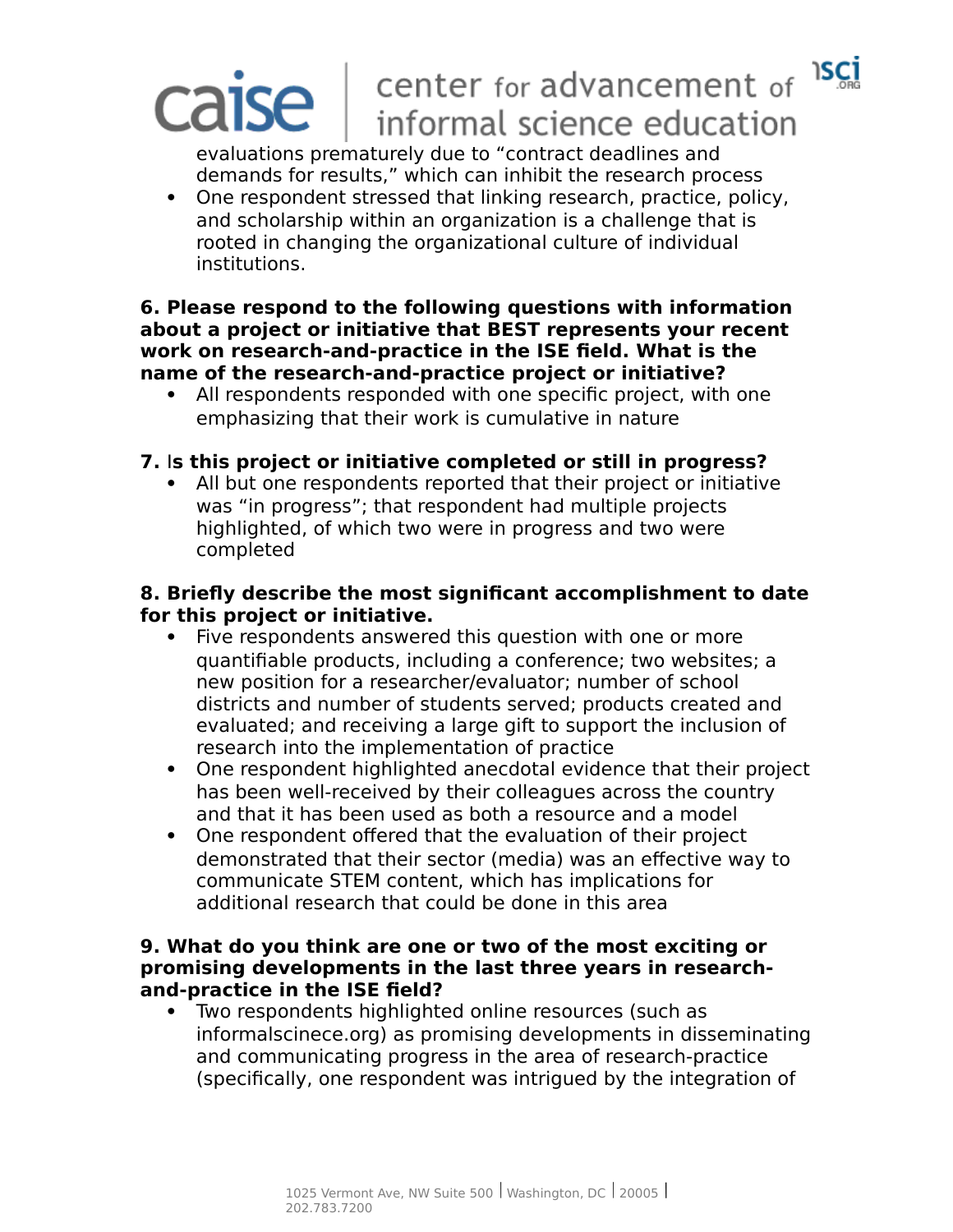# **ISCI**

# center for advancement of **ISE** informal science education

multiple existing sites that serve different spaces along the continuum of research-practice)

- One respondent mentioned new academic opportunities namely, a PhD that includes doing research in ISE settings
- One respondent mentioned new technologies (such as using heart monitors to explore physiological response) and borrowing from other disciplines
- One respondent called out design based research in informal settings
- One responded highlighted the general awareness of this phenomenon, bolstered by concrete work such as the LIFE center and LSIE report.

#### **10.** I**n what area(s) of research and practice do you think the ISE field should concentrate its efforts to make the most impact in the next three years? Please respond with one or two ideas.**

- All respondents gave different ideas, including:
	- o A "network of networks"; balancing the needs of each sector with those of the wider field; identifying common research themes, and even assessment frameworks and instruments, across different ISE sectors to gauge total impact on national dialogue about science topics
	- o Investigating online and interactive media components of STEM learning (including as components of other ISE projects)
	- o Looking to other fields of learning and beyond, such as social marketing research and the formal education world
	- o Making the research process easier for ISE (for example, being able to better navigate the IRB/RRB paperwork)
	- o Completing a study on the impact of "the facilitator" on visitor experience, so as to better hire and train a competent workforce around those qualities
	- o Helping science researchers access the world of ISE
	- o Providing compelling documentation of what learning is
	- o Two respondents highlighted moving outside the bounds of what is considered to be ISE—such as looking at how the communications field supports science learning
	- o Reframing evaluation to focus on "formative at a project level, and field wide impact research at an organizational and field level"

# **11. Are there themes in the current research and practice**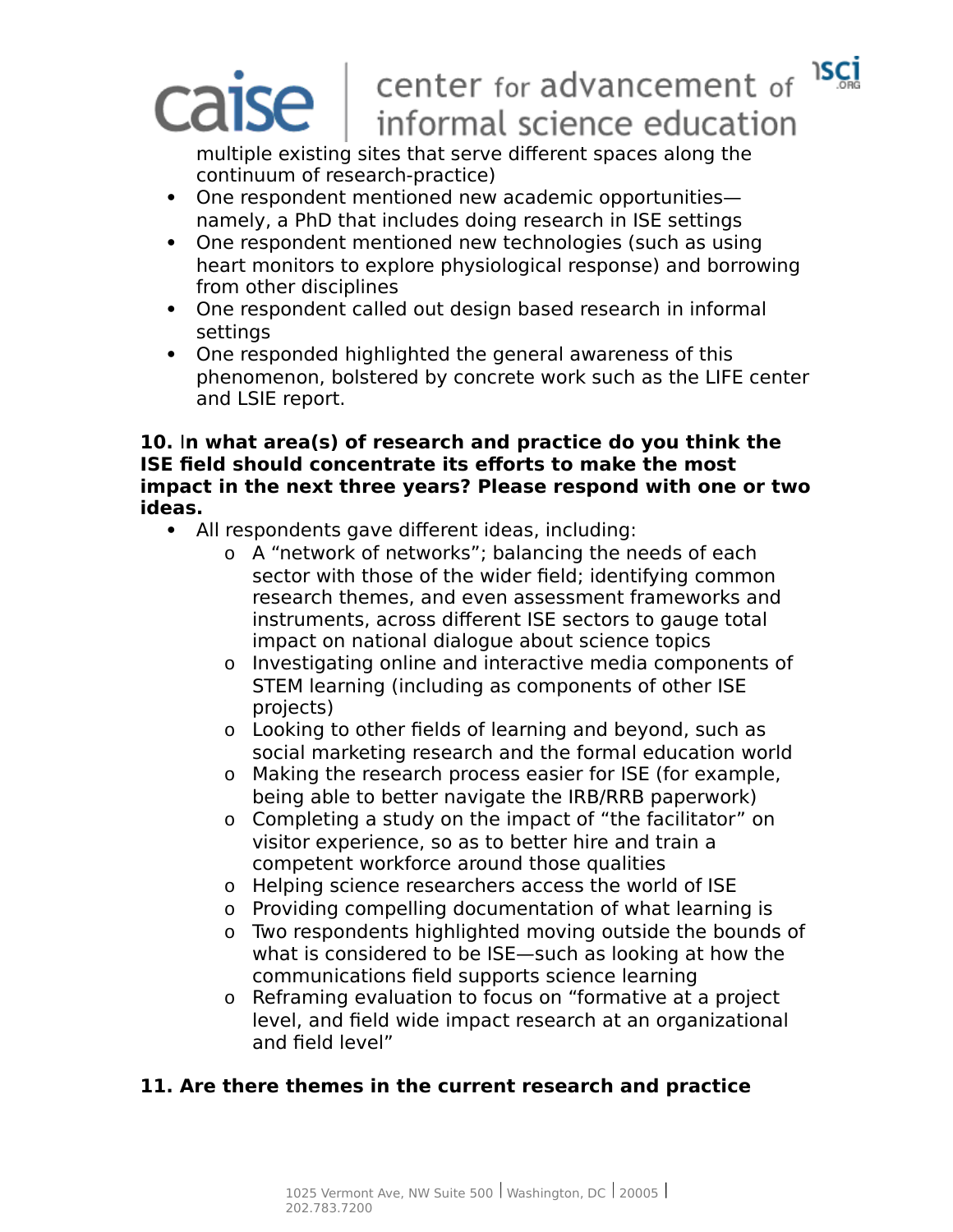#### **ISCI** center for advancement of se l informal science education

#### **discussion or thinking that you think the ISE field needs to move beyond?**

- Two respondents repeated their answers from the above question
- Three respondents mentioned that because evaluations/research have become a widely accepted—perhaps inevitable component of the ISE landscape, best practices and examples of such work should be disseminated in a more effective way, with one respondent adding the nuance that the "efficacy and value" of ISE resources
- One respondent mentioned focusing on "research or alternative modes of assessment that support cross-project comparisons and guidelines for good practice"; similarly, one respondent characterized this as "adoption versus adaptation" or "the silver bullet theme."

#### **12. Given the current research-and-practice projects and initiatives with which you are familiar, what would be a helpful role for CAISE in advancing our thinking about these areas and their connections? Do you have one or two specific suggestions for activities that CAISE might consider, or resources we might provide?**

- All responses spoke of the need for greater coordination and communication, particularly through online resources (but also in-person). One respondent mentioned that CAISE should make sure to include national sources in the conversation. Another specifically called on CAISE to continuously be aware of the many initiatives and studies that exist in this area, and to not "reinvent the wheel."
- One respondent seemed to think that there are resources, but there is a need for "navigation tools"
- One respondent thought that highlighting examples of researchpractice partnerships and their successful elements would be helpful
- One respondent saw the greatest challenge as getting research and practice to be truly "mutual"

#### **13. Are there others whom you think we should be talking with about the state of the ISE field with regard to research and practice and their connections?**

- Individual evaluators specializing in media
- Research firms: SRI International, the Education Development Center, WestEd
- Agencies: IMLS, Department of Education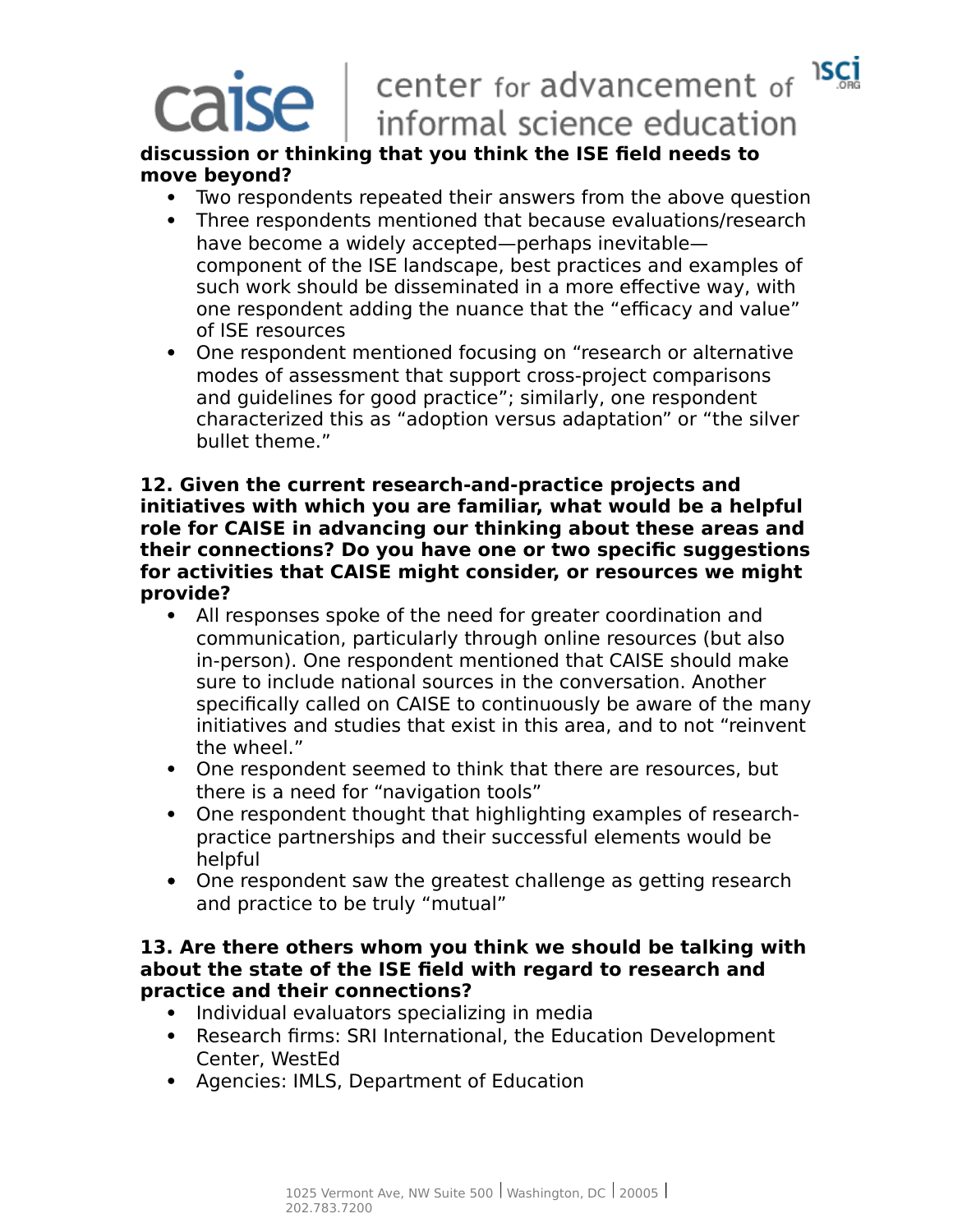**ISCI** 

# center for advancement of **ISE** informal science education

- International sources where ISE is more influential in education policy, such as New Zealand and Australia
- Other fields whose research informs their practice, such as clinical psychology, communication theory, and engineering; also the DBIR model
- New study with Bevan, Penuel, Bell, and St. John.

## **14.** W**hat do you think is the most challenging misconception about the integration of research and practice in ISE?**

- One respondent mentioned that there are two kinds of research —academic, and formative evaluation—and related to this answer; another respondent highlighted that research is only valuable with dissemination
- One respondent mentioned that a misconception is that research and evaluation are peripheral to practice; another respondent echoed this with the idea that some see research as "irrelevant or esoteric." On the flipside, that same respondent cautioned that research should not be seen as having "answers."
- One respondent said that there was a tension between measuring the developed resource according to the needs of outside sources versus after it has been tested and refined
- One respondent is concerned that there is a dichotomy being reinforced that "research" and "practice" is two separate things.
- One respondent cautioned "the practitioner field could get coopted by reshaping it to fit a researcher agenda."

#### **15. What do you think are the unique opportunities and problems in these areas that the NSF AISL community should be aware of?**

- One respondent referred to the above question—that there needs to be better dissemination of research that is produced; likewise, one respondent saw the issue being with "social marketing" of the ISE field to Congress and saw documentation and a strategy of "offense, not defense" as a need
- Another respondent clarified that to them, "the current AISL structure doesn't necessarily support projects/proposals at the intersection between research and practice. It seems… that proposals are solicited either as development/implementation proposals or as projects with specific research questions and methods already identified and fleshed out."
- One respondent reiterated that products developed within the timeframe of a grant (such as those provided by NSF and the U.S. Department of Education) cannot be fully evaluated with regards to their effectiveness in learning